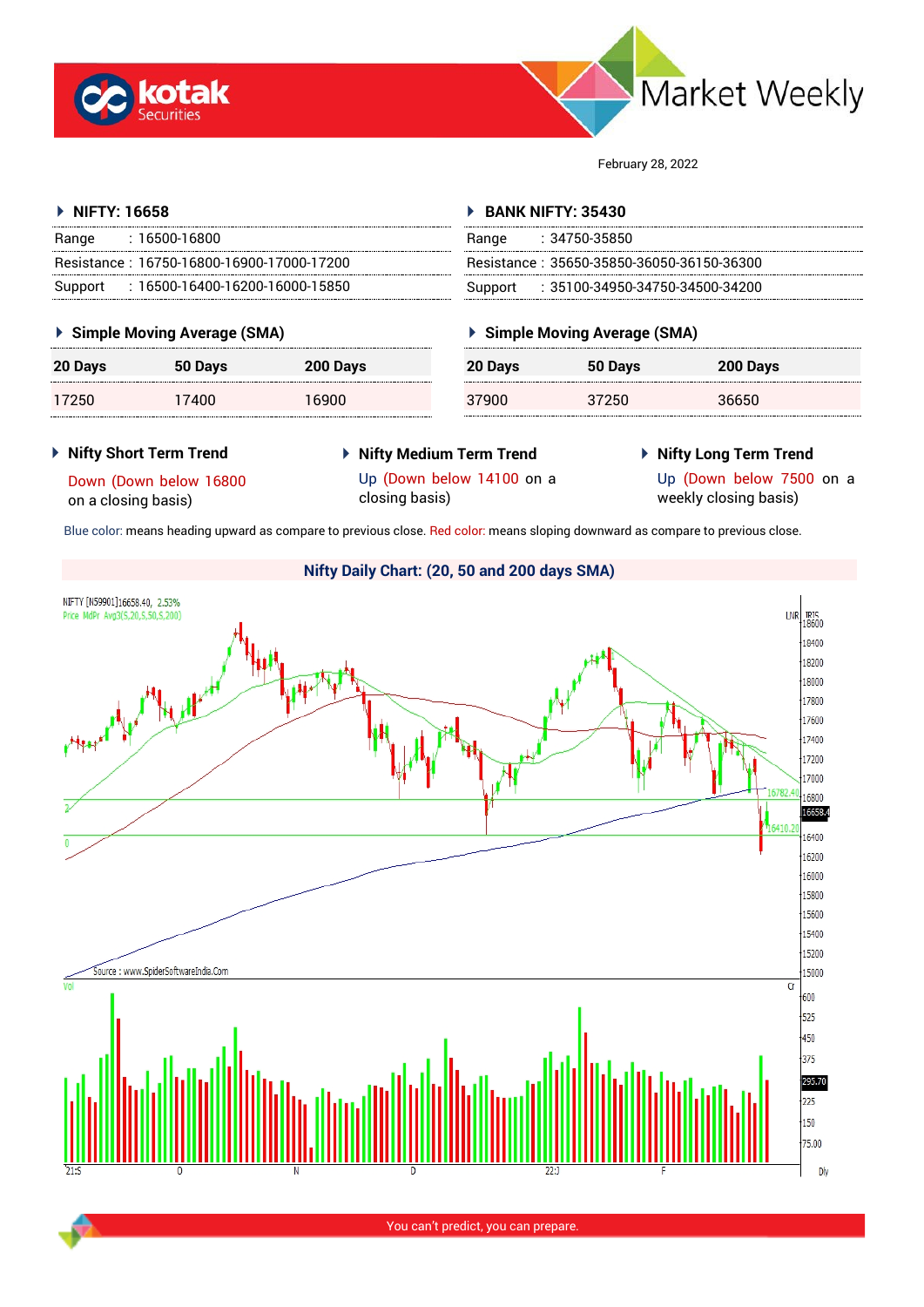#### **Market Analysis**

**Nifty/Sensex Weekly View:** In the last week, the benchmark indices witnessed a sharp fall. From the weekly highest level the nifty/ Sensex corrected nearly 1150/3760 points.

Weak global signals, geopolitical tensions and rising crude oil prices were the main reasons behind the sharp sell-off. During the week, the Nifty tried to cross the 20-day SMA resistance but failed due to consistent profit booking at high levels. Technically, on the daily chart, it has maintained the lower top formation and has broken the significant support level of 16800/56500 and managed to close below that. Moreover, after a long period, the index closed below the 200-day SMA and formed a long bearish candle on the weekly chart, indicating further weakness. We expect the index to return sharply after last Friday's panic sell-off.

Now it is interesting to see whether the index maintains the 16500/55300 level. As per the direction, the texture of the market is bearish but if the index manages to trade above 16500/55300, the pullback formation is likely to continue to 16800-16900 / 56400 56700. On the other hand, the strong possibility of another short-term correction is not ruled out, if the index closes below 16500/55300. Below that, the chances of hitting 16400-16200 / 55100-54500 would be bright. If the Nifty breaks the 16200 level, which was its previous low, it could quickly fall to the 16000 or 15850 level.

### **RATING SCALE (PRIVATE CLIENT GROUP)**

| <b>BUY</b>             | A condition that indicates a good time to buy a stock. The exact circumstances of the signal will be determined by the indicator that an<br>analyst is using.    |
|------------------------|------------------------------------------------------------------------------------------------------------------------------------------------------------------|
| <b>SELL</b>            | - A condition that indicates a good time to sell a stock. The exact circumstances of the signal will be determined by the indicator that an<br>analyst is using. |
| <b>Stop Loss Order</b> | An instruction to the broker to buy or sell stock when it trades beyond a specified price. They serve to either protect your profits or<br>limit your losses.    |

## **FUNDAMENTAL RESEARCH TEAM (PRIVATE CLIENT GROUP)**

Head of Research **Auto & Auto Ancillary** Transportation, Paints, FMCG Banking & Finance shrikant.chouhan@kotak.com arun.agarwal@kotak.com [agarwal.amit@kotak.com](mailto:agarwal.amit@kotak.com) hemali.dhame@kotak.com +91 22 6218 5408 +91 22 6218 6443 +91 22 6218 6439 +91 22 6218 6433

Metals & Mining, Midcap **Pharmaceuticals** Research Associate Support Executive Research Associate jatin.damania@kotak.com [purvi.shah@kotak.com](mailto:purvi.shah@kotak.com) rini.mehta@kotak.com [k.kathirvelu@kotak.com](mailto:k.kathirvelu@kotak.com) +91 22 6218 6440 +91 22 6218 6432 +91 80801 97299 +91 22 6218 6427

**Sumit Pokharna** Pankaj Kumar Oil and Gas, Information Tech Midcap sumit.pokharna@kotak.com pankajr.kumar@kotak.com +91 22 6218 6438 +91 22 6218 6434

**Jatin Damania Purvi Shah Rini Mehta K. Kathirvelu**

**Shrikant Chouhan Arun Agarwal Amit Agarwal, CFA Hemali Dhame**

### **TECHNICAL RESEARCH TEAM (PRIVATE CLIENT GROUP)**

**Shrikant Chouhan Amol Athawale Sayed Haider** [shrikant.chouhan@kotak.com](mailto:shrikant.chouhan@kotak.com) [amol.athawale@kotak.com](mailto:amol.athawale@kotak.com) Research Associate +91 22 6218 5408 +91 20 6620 3350 [sayed.haider@kotak.com](mailto:sayed.haider@kotak.com)

+91 22 62185498

## **DERIVATIVES RESEARCH TEAM (PRIVATE CLIENT GROUP)**

+91 79 6607 2231 +91 22 6218 5497 +91 33 6615 6273

**Sahaj Agrawal Prashanth Lalu Prasenjit Biswas, CMT, CFTe** [prasenjit.biswas@kotak.com](mailto:prasenjit.biswas@kotak.com)